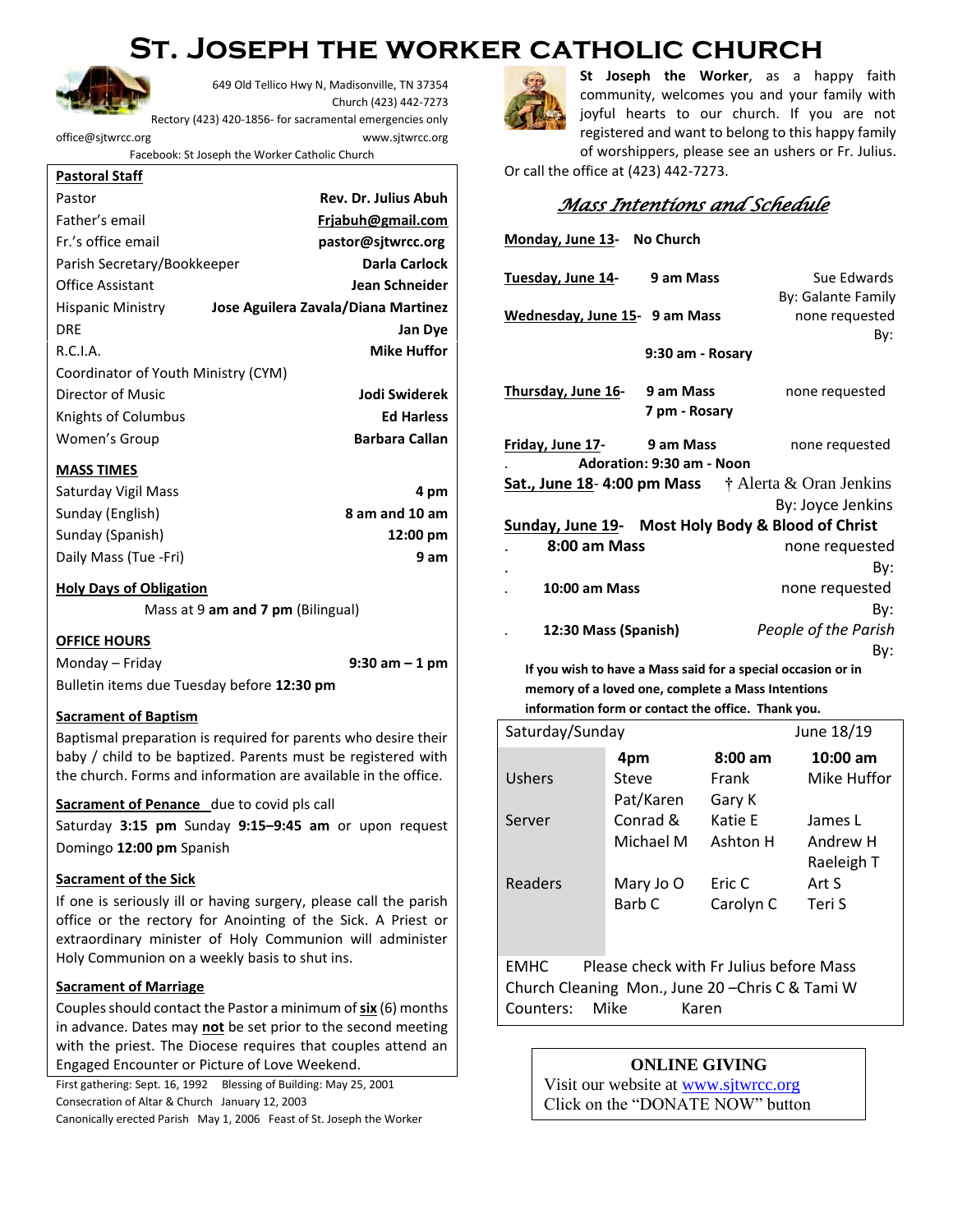### **WEEKLY FINANCIAL STEWARDSHIP**:

|                 | June 4-5, 2022 |                     | Week 49   |
|-----------------|----------------|---------------------|-----------|
| Attendance: 341 |                | Weekly Need: \$4063 |           |
| Offering        | Online         | week $+/-$          | YTD       |
| 5566            | 525            | $+2028$             | $+29,867$ |

Capital Exp. \$ 100 Capital Build Fund \$ 1 6 5 Good Shepherd \$171 Feed My Sheep \$91 Thanks to all who give so generously. God Bless you! Online Giving visit our website [www.sjtwrcc.org](http://www.sjtwrcc.org/)



# *Pray for Our Sick Parishioners*

Dale Bauer Mary Cornejo Madeline Albach Ron Eydt Raymond Hinkle Maria Figueroa Jeanne Huffor Karen Ruggiero Alvaro Pina Hugo Schielke Patty Swatzell Dennis Wilson

# *Pray for Those in the Military*<br>las Dickson **Robert Dickson**

Nicholas Dickson Matthew Fioravanti Liam Adams Aiden Weber Seth Turpeinen

**To add & remove from the list, please contact the office**

Any parishioner who is sick or having surgery, notify Fr. Julius or the office (privacy extended to those who request it).

**Event of Death**: notify the office if you would like the Parish to share your grief if a family member dies. Mass can be offered immediately or at a date convenient to the family.

**Happy Birthday** – Marele Almanza, Yobany Almanza, Elisha Conley, Noe Corona, Thomas Hernandez, Charles Lawrence, Rosalba Morales-Mondragon, Thomas Piuma, Jodi Swiderek, Sophia Velasquez

**Happy Anniversary –** Eberhard & Madeline Albach, Kenneth & Donna Hodnicki, Gary & Patricia Boeckenstedt, Hugo & Ivy Schielke

The **SJTW Women's Group** will meet Saturday June 25th at 11:00 AM in the church hall. All women of the parish are welcome.



**Coffee & Donuts** will be served after the 8 AM and 10 AM Masses in the parish hall. Come and join us!

On Saturday, July 16, 2022, our parish will celebrate the **30th Anniversary of the Ordination of Father Julius Abuh**! Mass will be at 4 PM followed by a catered buffet dinner in the church hall at 5:30 PM. If you care to attend the dinner, please return your completed reservation form with your check to the parish office by June 25<sup>th</sup>. Extra reservation forms are located in the Narthex.



**Parish Directory:** The draft of the Directory has been reviewed, edited, and returned to be printed. It will take about 6 weeks to publish and ship.

**The Knight of Columbus Annual Yard Sale** will be held September 9-10 (Sept. 8 for Parishioners Only!) with proceeds supporting their many Monroe County charities. As you complete your spring house cleaning, please consider donating those items that you no longer need to this worthy event. All items of value that are clean and in working order are welcomed. **They will be happy to make arrangements to pick-up your donations.** They need items such as: Books; Clean Clothing; Furniture; Pictures; Decorative items; Clean Bedding Goods; Large & Small Appliances; Power & Hand Tools; Lawn & Garden Equipment; Kitchen Pots, Pans, Dishes & Utensils; Automobiles & Auto parts; Sporting Goods; Camping Gear & Equipment; Boats & Boating Equipment; Christmas Decorations; Electronics; Musical Instruments and Supplies; Crafts; and Toys. **Contact Ed Harless at 423-884- 2575 or Dan Callan at 423-807-6118 for additional information.**



**Our Blessed Mother** asks us to pray the rosary for world peace. Join us to say the rosary at **7:00 PM, Thursdays at the grotto.** 

## **Thought for the Week:**

For wheresoever one Person of the Trinity is, there the whole Trinity is present. For It is undivided in Itself, and has a most entire Oneness."

 **….St. John Chrysostom,** Dr. of the Church